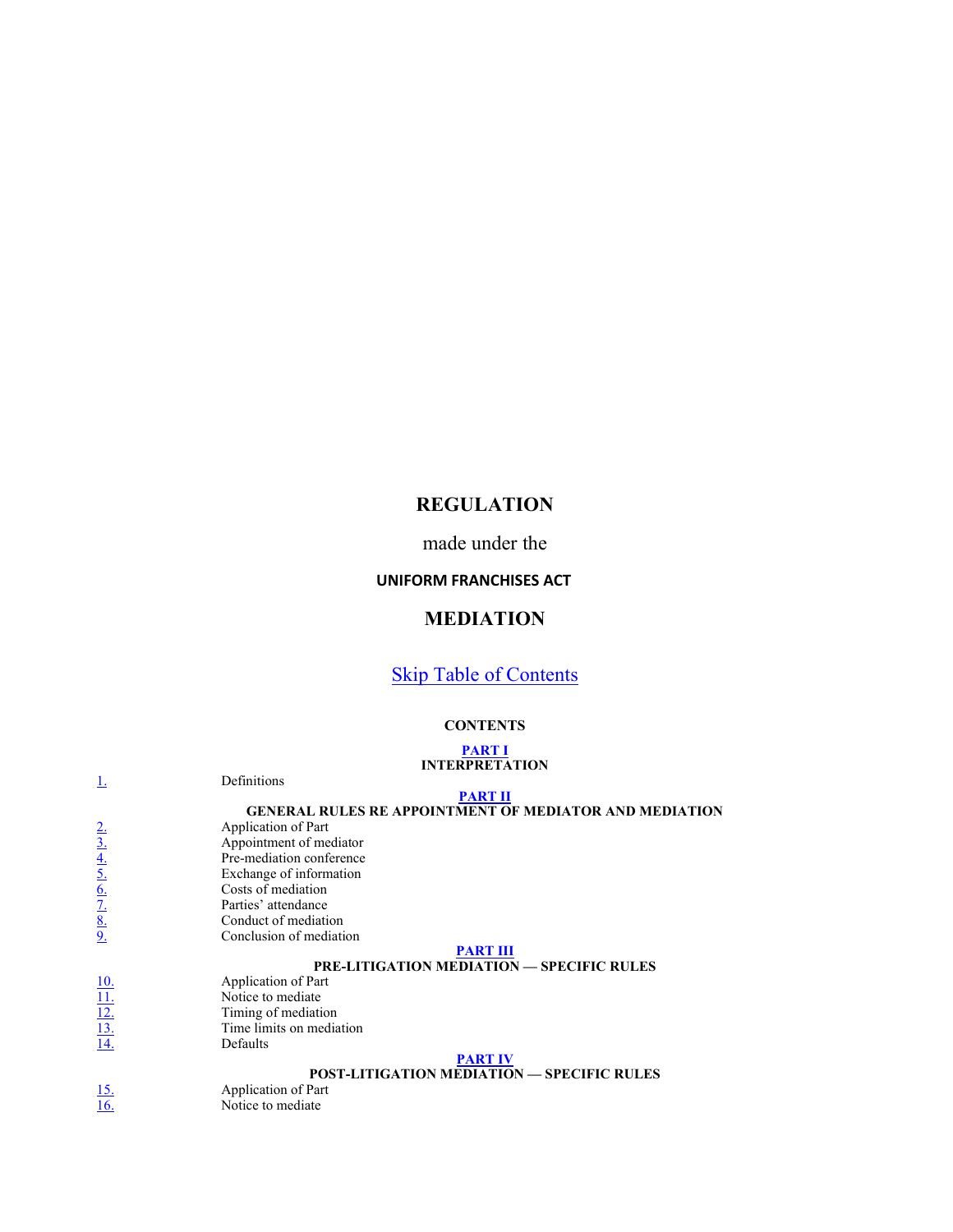17. Timing of mediation<br>
18. Limitation on mediat<br>
19. Defaults Limitation on mediation **Defaults** 

PART V FORMS

| 20.    | Forms                              |
|--------|------------------------------------|
| Form 1 | Notice of dispute                  |
| Form 2 | Notice to mediate                  |
| Form 3 | Statement of facts and issues      |
| Form 4 | Mediation costs declaration        |
| Form 5 | Allegation of default              |
| Form 6 | Certificate of completed mediation |
|        |                                    |

## PART I INTERPRETATION

### Definitions

1. In this Regulation,

"court" means [insert the superior court of record in the jurisdiction];

- "mediation" means a process in which two or more parties meet and attempt to resolve issues in dispute between or among them with the assistance of a mediator;
- "mediator" means a person who assists parties in resolving issues in dispute between or among them, but has no power to unilaterally resolve the dispute;
- "party" means a party to a franchise agreement who has a dispute with one or more other parties to the franchise agreement;
- "roster organization" means a body authorized by the Attorney General to select mediators for the purposes of this Regulation.

# PART II GENERAL RULES RE APPOINTMENT OF MEDIATOR AND MEDIATION

### Application of Part

2. This Part applies to mediation of a dispute that is initiated by a notice to mediate delivered before or after a legal proceeding or arbitration in respect of the dispute has been commenced.

### Appointment of mediator

3. (1) Upon a notice to mediate being delivered under subsection 8 (3) of the Act, the parties shall jointly appoint a mediator,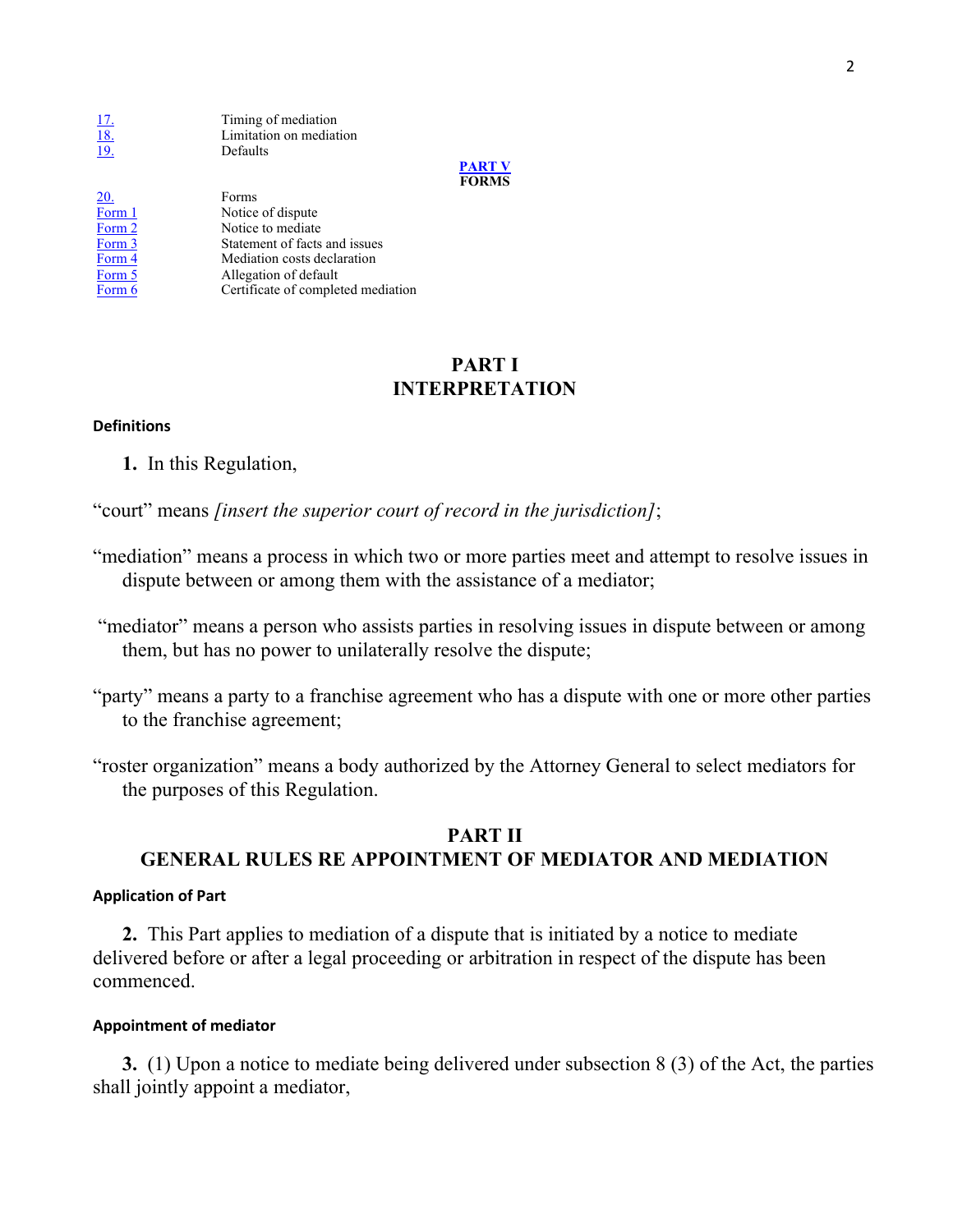- (a) if there are four or fewer parties to the dispute, within 14 days after the notice to mediate was delivered to all the parties to the franchise agreement under subsection 8 (3) of the Act;
- (b) if there are five or more parties to the dispute, within 21 days after the notice to mediate was delivered to all the parties to the franchise agreement under subsection 8 (3) of the Act.

 (2) If the parties fail to jointly appoint a mediator within the time required by subsection (1), any party may apply to a roster organization for the appointment of a mediator, or if there is no roster organization, any party may apply to court for the appointment of a mediator.

 (3) The roster organization or court shall, within seven days after receiving an application by a party under subsection (2), provide each of the parties with the same list of at least six proposed mediators.

 (4) Within seven days after receiving the list from the roster organization or court, each party shall return the list to the organization or court with the mediators numbered in the order of the party's preference, with one being the number given to the most preferred mediator.

 (5) A party may also delete a maximum of two names from the list before returning it to the roster organization or court.

 (6) A party that does not return the list as required by subsection (4) shall be deemed to have accepted all the names on the list.

 (7) Within 14 days after receiving an application by a party under subsection (2), the roster organization or court shall appoint a mediator from the names remaining on the list or, if no names remain on the list, shall appoint any person as the mediator, and shall notify each of the parties in writing of the name of the appointed mediator.

 (8) If the mediator appointed by the roster organization or court is unable or unwilling to act as mediator in the dispute, the mediator or any party may notify the organization or court of the fact.

 (9) Within seven days after being notified under subsection (8), the organization or court shall appoint another person as mediator from the names remaining on the list or, if no names remain on the list, shall appoint any person as the mediator, and shall notify each of the parties in writing of the name of the appointed mediator.

 (10) In appointing a mediator under subsection (7) or (9), the roster organization or court shall take into account,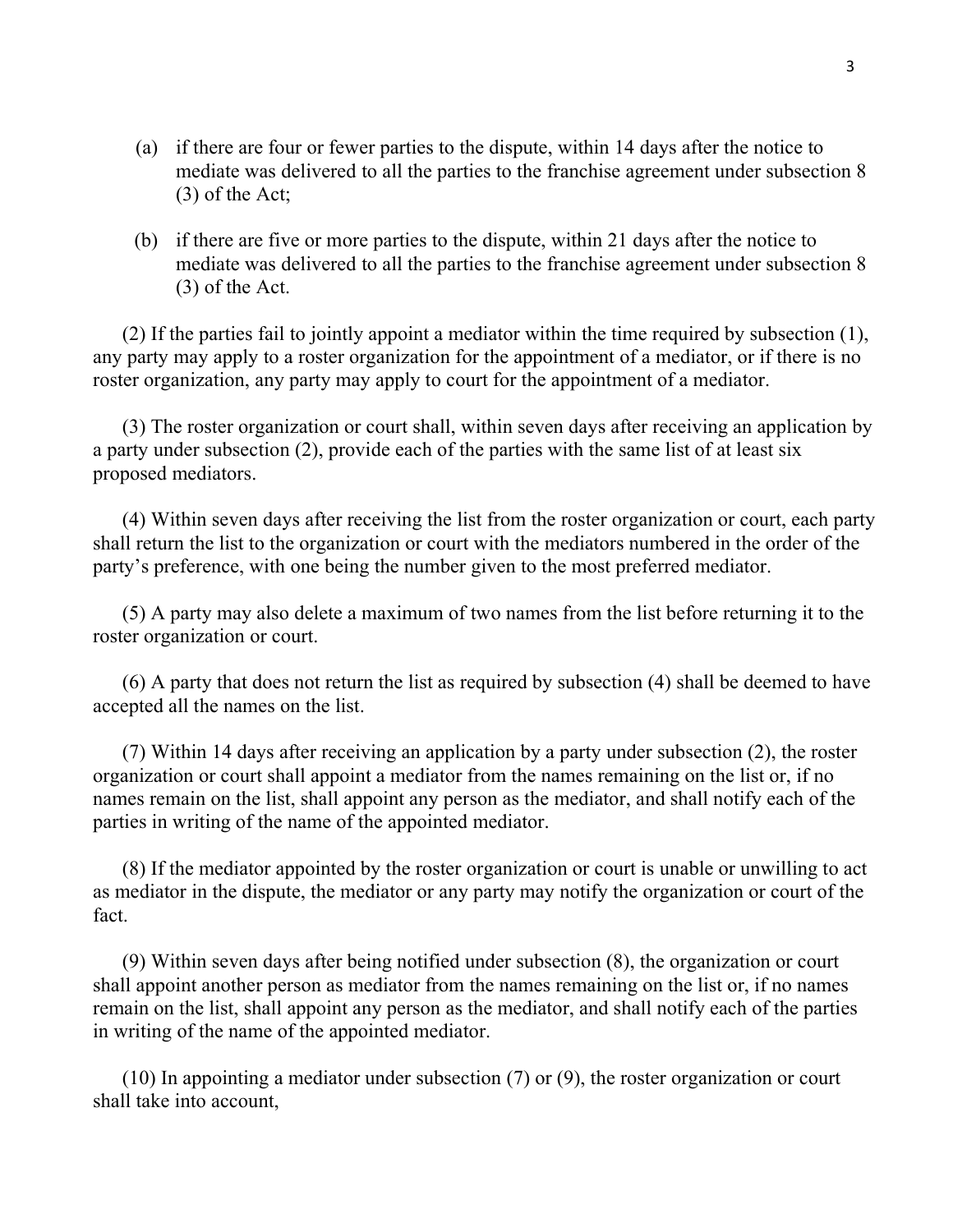- (a) the order of preference indicated by the parties on the returned lists;
- (b) the requirement that a mediator be neutral, independent and impartial vis a vis the parties and the dispute;
- (c) the qualifications of the persons who may be appointed;
- (d) the fees charged by the persons who may be appointed;
- (e) the availability of the persons who may be appointed;
- (f) the nature of the dispute; and
- (g) any other consideration that the organization or court considers relevant to the selection of an impartial, competent and effective mediator.

 (11) A mediator appointed by the roster organization or court shall be deemed to be appointed on the date on which the parties are notified under subsection (7) or (9).

### Pre-mediation conference

4. If the mediator is of the opinion that the dispute is complex, he or she may hold a premediation conference with the parties in order to consider organizational matters, including,

- (a) identification of the issues that are to be addressed by the mediation;
- (b) the exchange of information and documents before mediation; and
- (c) scheduling and timing matters.

### Exchange of information

5. (1) Each party shall deliver to the mediator and the other parties a statement of facts and issues setting out the factual and legal basis for the party's claim or defence to relief sought in the dispute.

 (2) The statement of facts and issues shall be delivered to the mediator and the other parties not less than 14 days before the first mediation session is scheduled to be held.

### Costs of mediation

6. (1) The parties shall jointly complete and sign a mediation costs declaration setting out,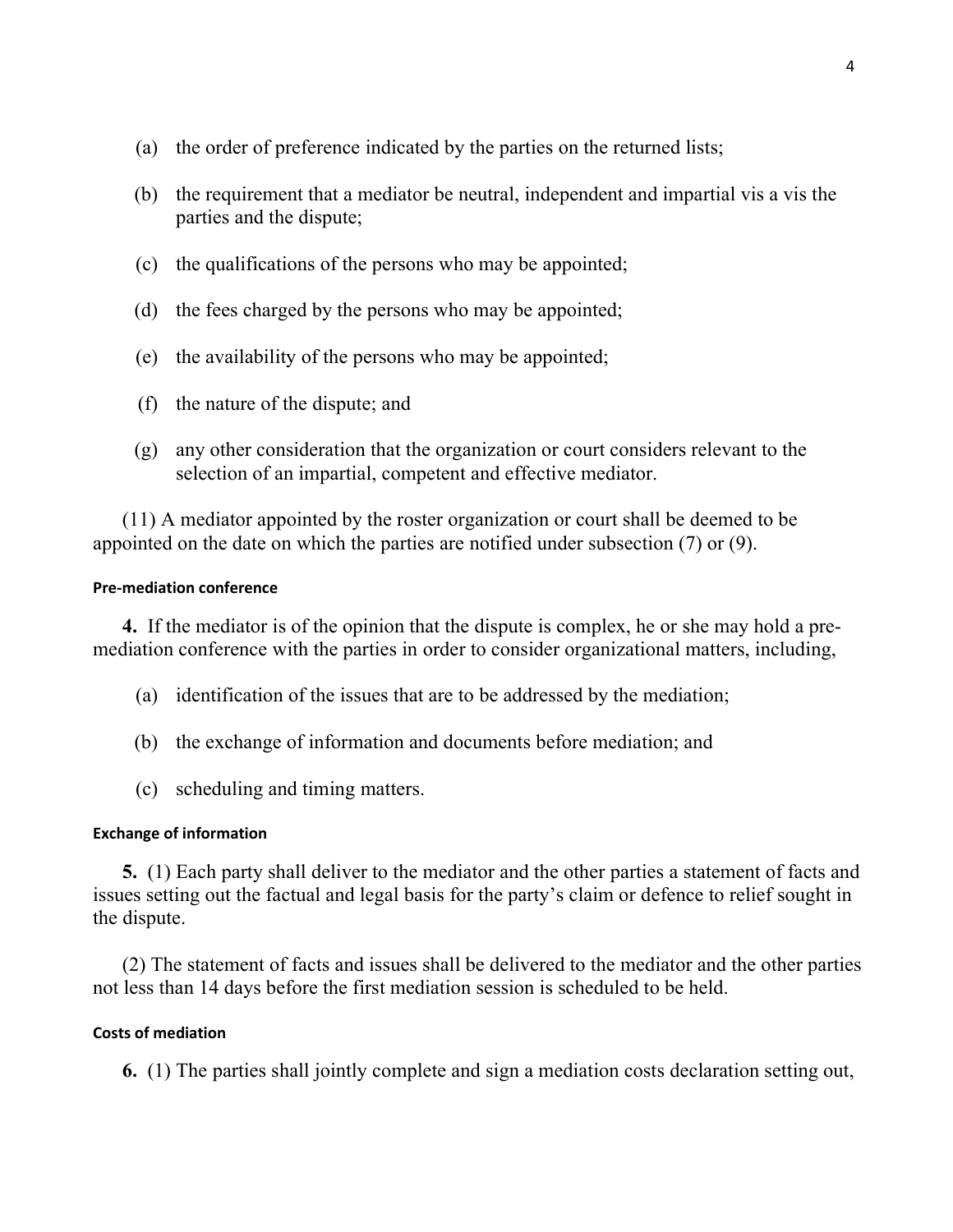- (a) the costs of the mediation; and
- (b) the allocation of the costs of the mediation between or among the parties.

 (2) The parties shall share the costs of the mediation equally or as otherwise provided in the mediation costs declaration.

 (3) The mediation costs declaration shall be completed before or at the pre-mediation conference, if there is one, and if there is not a pre-mediation conference, before or at the first mediation session.

(4) The mediation costs declaration is binding on all the parties.

 (5) Despite subsection (4), a court may include in an award of costs to a party to a proceeding in respect of the same dispute that the mediation addressed any amount in compensation of the party's costs of the mediation as set out in the mediation costs declaration.

### Parties' attendance

7. (1) Each party is required to attend a pre-mediation conference or mediation session scheduled by the mediator.

 (2) A party is in compliance with subsection (1) if the party is represented at a pre-mediation conference or mediation session,

- (a) by counsel; or
- (b) by another person if,
	- (i) the party is not an individual,
	- (ii) the party is under a legal disability and the other person is the party's legal guardian,
	- (iii) the party is suffering from a mental or physical injury or impairment such that he or she cannot effectively participate, or
	- (iv) the party is not a resident of *[insert jurisdiction]* and is not in *[insert*] jurisdiction] at the scheduled time.

 (3) A person who represents a party at a pre-mediation conference or mediation session under clause (2) (b) must,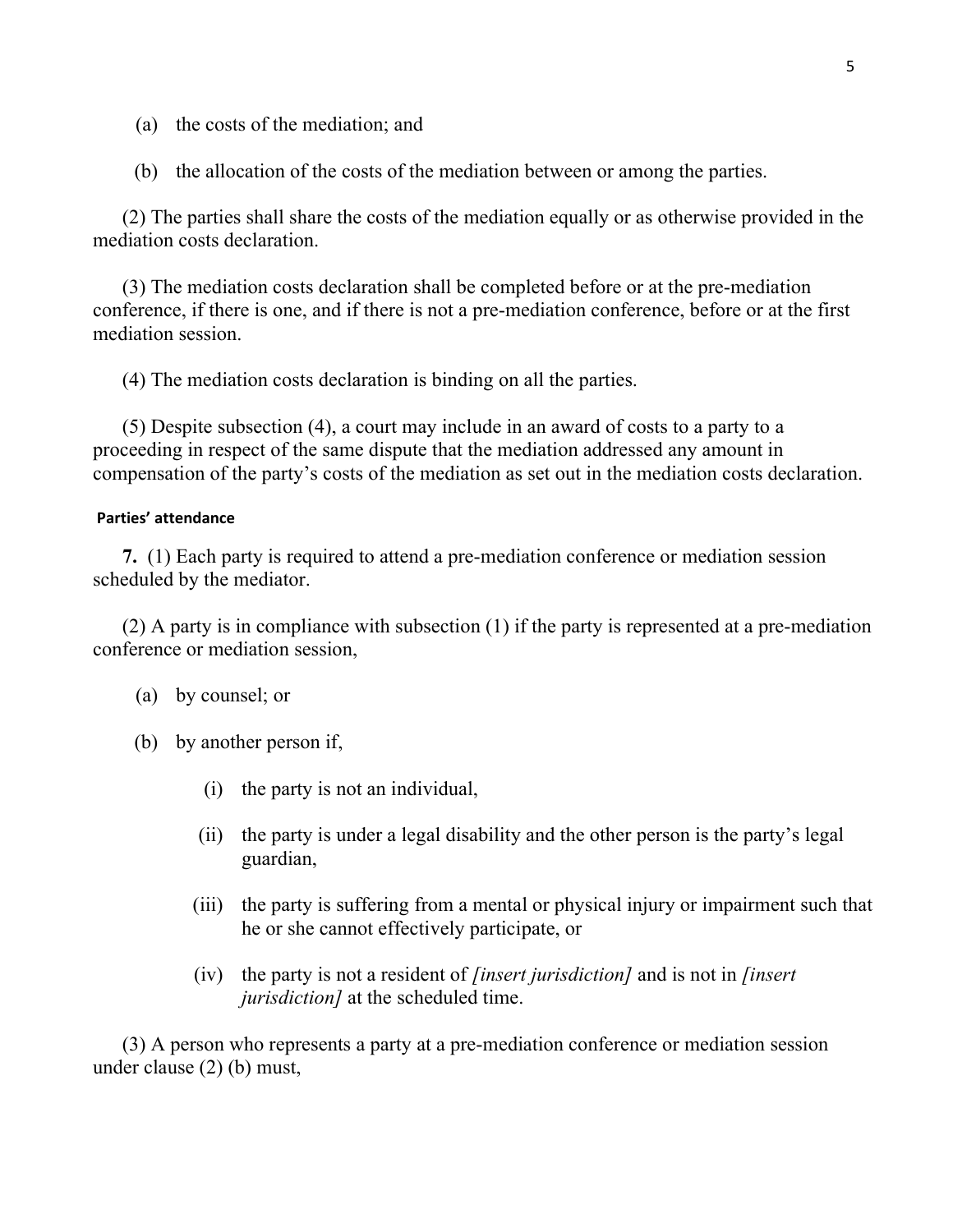- (a) be familiar with all the relevant facts on which the party he or she represents intends to rely; and
- (b) either,
	- (i) have full authority to settle the dispute on the party's behalf, or
	- (ii) be able to communicate promptly with the party or with another person who has full authority to settle the dispute on the party's behalf.

 (4) A party or a party's representative may be accompanied by counsel at a pre-mediation conference or mediation session.

 (5) Any other person may attend a pre-mediation conference or mediation session with the consent of all the parties.

 (6) For the purposes of this section, any person, including a party, may attend a premediation conference or mediation session by telephone or other electronic means if,

- (a) the person is not a resident of *[insert jurisdiction]*; and
- (b) the person is not in *[insert jurisdiction]* at the time of the conference or session.

### Conduct of mediation

8. (1) The mediator shall schedule the dates, times and locations of the pre-mediation conference, if any, and the mediation sessions.

 (2) The mediator shall conduct the pre-mediation conference, if any, and the mediation sessions in the manner he or she considers appropriate to assist the parties to reach a resolution of the dispute that is fair, timely and cost-effective.

### Conclusion of mediation

9. (1) A mediation is concluded when,

- (a) all the issues are resolved; or
- (b) the mediator terminates the mediation prior to the issues being resolved.

 (2) When a mediation is concluded, the mediator shall complete a certificate of completed mediation and deliver a copy of it to each of the parties. *[if the jurisdiction's Ministry of the* Attorney General has a dispute resolution office, insert "and to the dispute resolution office in the Ministry of the Attorney General"].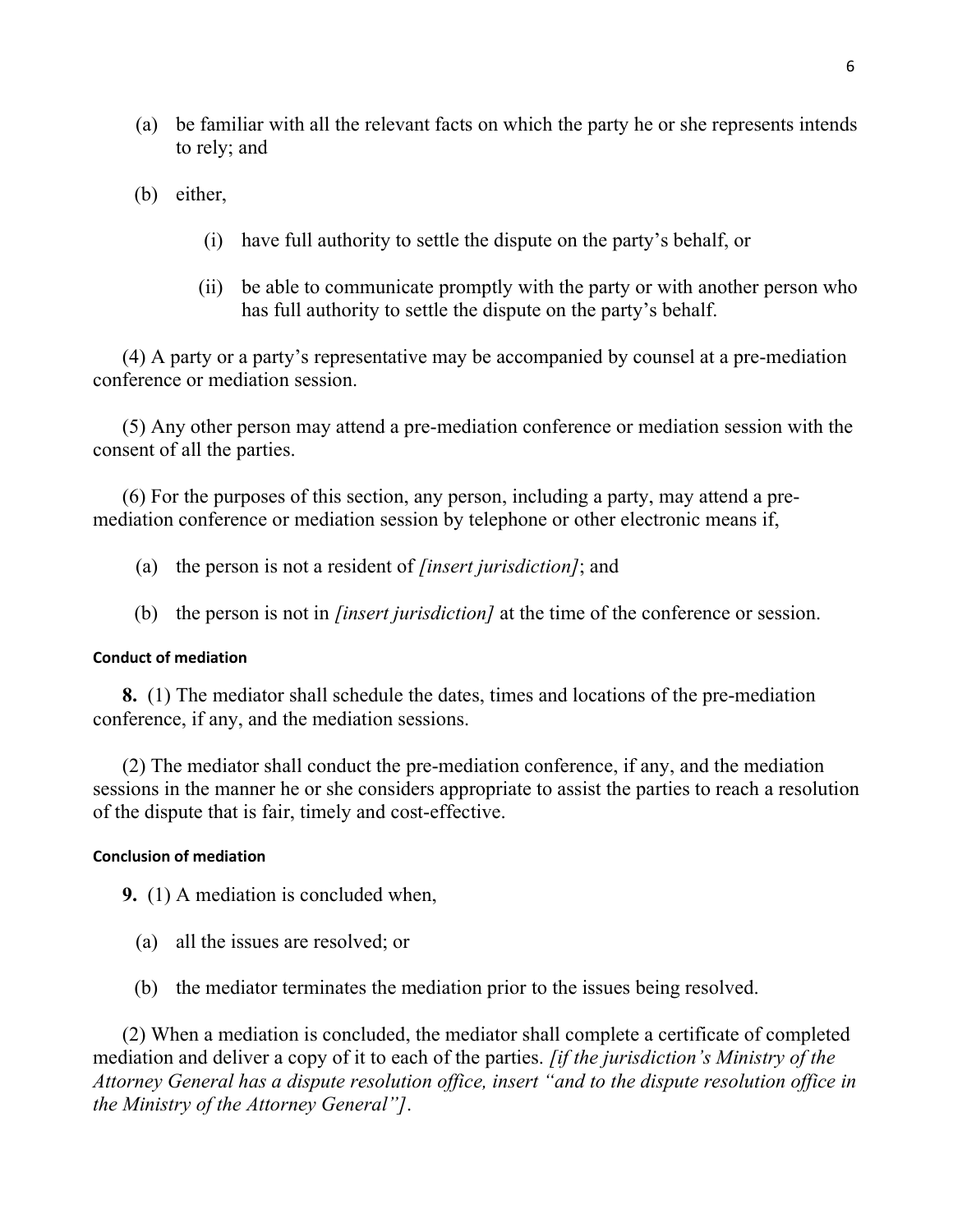# PART III PRE-LITIGATION MEDIATION — SPECIFIC RULES

### Application of Part

10. This Part applies to mediation of a dispute that is initiated by a notice to mediate delivered before any legal proceeding or arbitration in respect of the dispute has been commenced.

### Notice to mediate

11. A notice to mediate may be delivered under subsection 8 (3) of the Act no earlier than 16 days after a notice of dispute was delivered under subsection 8 (1) of the Act.

### Timing of mediation

12. (1) Mediation of the dispute must begin within 45 days after a mediator is appointed under section 3, unless another date,

- (a) is specified by the mediator in writing with the agreement of all the parties; or
- (b) is ordered by the court under subsection (2).

 (2) Upon an application by any party to court, the court may, on the terms and conditions that the court considers appropriate,

- (a) extend the time in which the mediation must begin;
- (b) whether or not the court extends the time under clause (a), fix a date on which the mediation must begin.

 (3) Upon an application under subsection (2), the court shall take into account all of the circumstances, including,

- (a) whether a party intends to bring a motion for summary judgment, summary trial or for a special case; and
- (b) whether the mediation will be more likely to succeed if it is postponed to allow the parties to acquire more information.

### Time limits on mediation

13. (1) The mediator shall terminate the mediation, whether or not the issues are resolved, after 10 hours of mediation.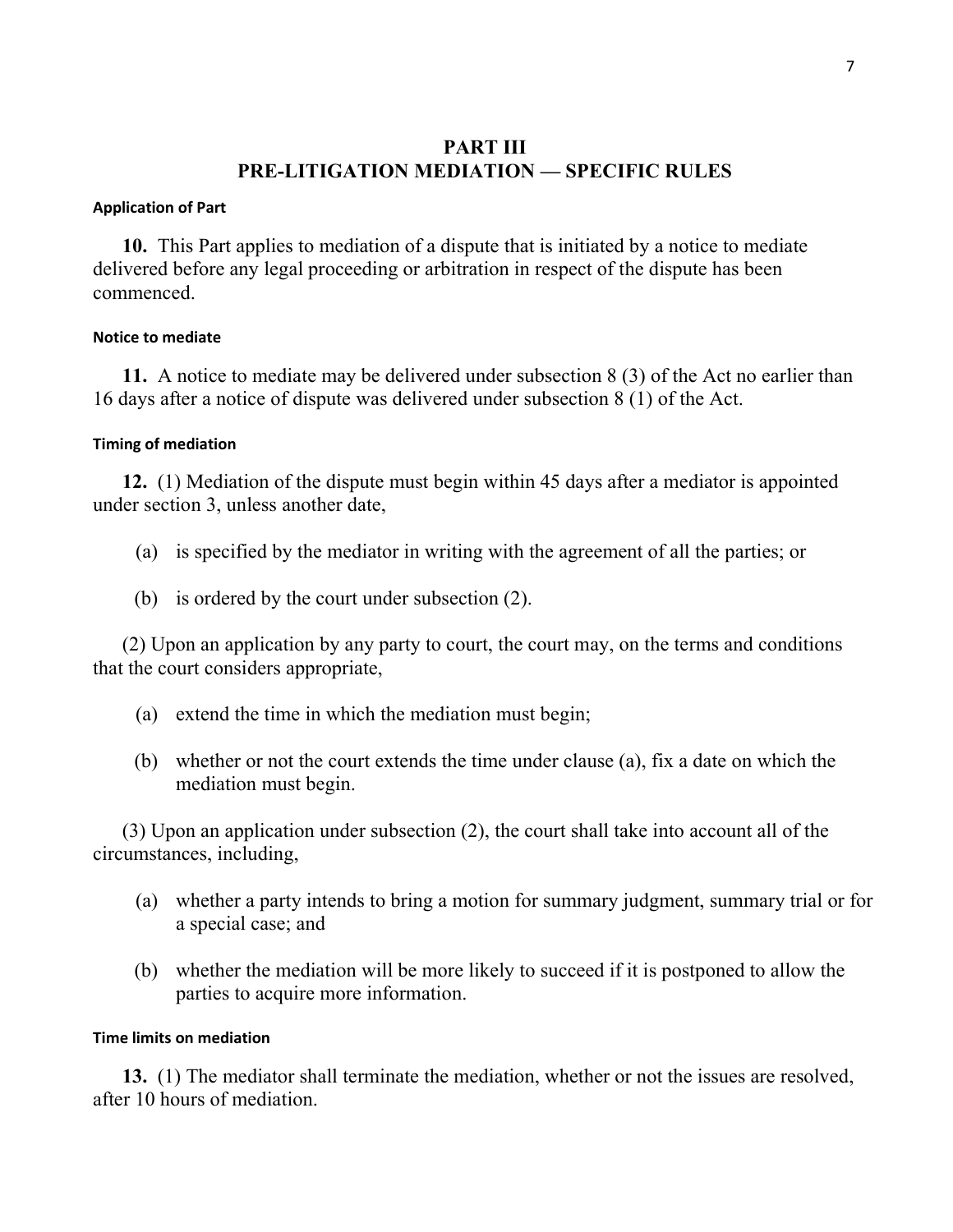(2) The mediator may terminate the mediation earlier if he or she is of the opinion that the mediation is not likely to be successful.

 (3) Despite subsection (1), the mediator may extend the mediation, with the agreement of all the parties, if the mediator is of the opinion that the mediation is likely to be successful with the additional time.

### **Defaults**

14. (1) Any party who is of the opinion that another party has failed to comply with a provision of this Regulation may apply to the court for an order under subsection (3) by filing with the court,

- (a) an allegation of default; and
- (b) any affidavits in support of the application.

 (2) Before making an application under subsection (1), the party shall deliver to each of the other parties the documents described in that subsection.

(3) Upon an application made under subsection (1), the court may,

- (a) direct, on the terms and conditions that the court considers appropriate, that a premediation conference or mediation session be held;
- (b) direct that the party who is the subject of the allegation of default attend a premediation conference or mediation session;
- (c) direct that the party who is the subject of the allegation of default deliver a statement of facts and issues to the mediator and the other parties;
- (d) direct the party who is the subject of the allegation of default to comply with any other requirement of this Regulation;
- (e) adjourn the application;
- (f) dismiss the application if the court is of the opinion that the party who is the subject of the allegation of default did not commit the alleged default or has a reasonable excuse for the default;
- (g) make any order it considers appropriate with respect to costs of the application;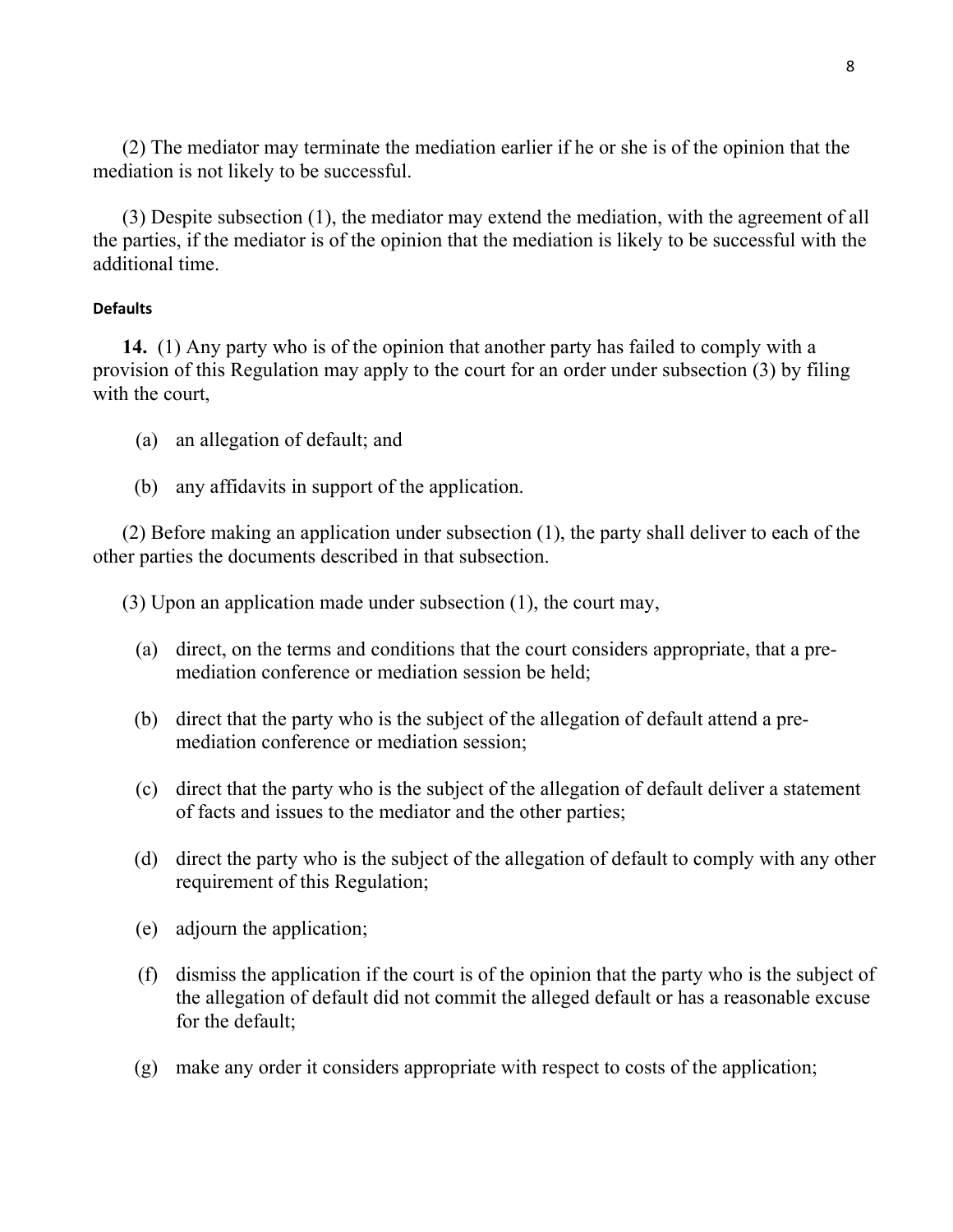- (h) make any other order it considers appropriate; or
- (i) make any combination of orders described in clauses (a) to (h).

 (4) If the court is of the opinion that public disclosure of the allegation of default and the supporting affidavits would cause hardship to any party, the court may,

- (a) order that all or any part of the allegation of default and supporting affidavits be treated as confidential, sealed and not form part of the public record; or
- (b) make any other order respecting the confidentiality of the documents that the court considers appropriate.

 (5) In a legal proceeding or arbitration in respect of the same dispute that is the subject of the mediation, the court or arbitrator may consider an allegation of default in making any order respecting costs in the proceeding or arbitration.

# PART IV POST-LITIGATION MEDIATION — SPECIFIC RULES

[this Part to be excluded in jurisdictions with general rules of court for post-litigation mediation applicable to franchise disputes]

### Application of Part

 15. This Part applies to mediation of a dispute that is initiated by a notice to mediate delivered after a legal proceeding or arbitration in respect of the dispute has been commenced.

### Notice to mediate

16. Unless otherwise ordered by the court, a notice to mediate may be delivered under subsection 8 (3) of the Act no earlier than 16 days after a notice of dispute was delivered under subsection 8 (1) of the Act and no later than 45 days after the first defence has been filed in the legal proceeding or arbitration.

### Timing of mediation

17. (1) Mediation of the dispute must begin within 45 days after a mediator is appointed under section 3 and not later than seven days before the date of the trial of the same dispute, unless another date,

- (a) is agreed to by all the parties and confirmed by the mediator in writing; or
- (b) is ordered by the court under subsection (2).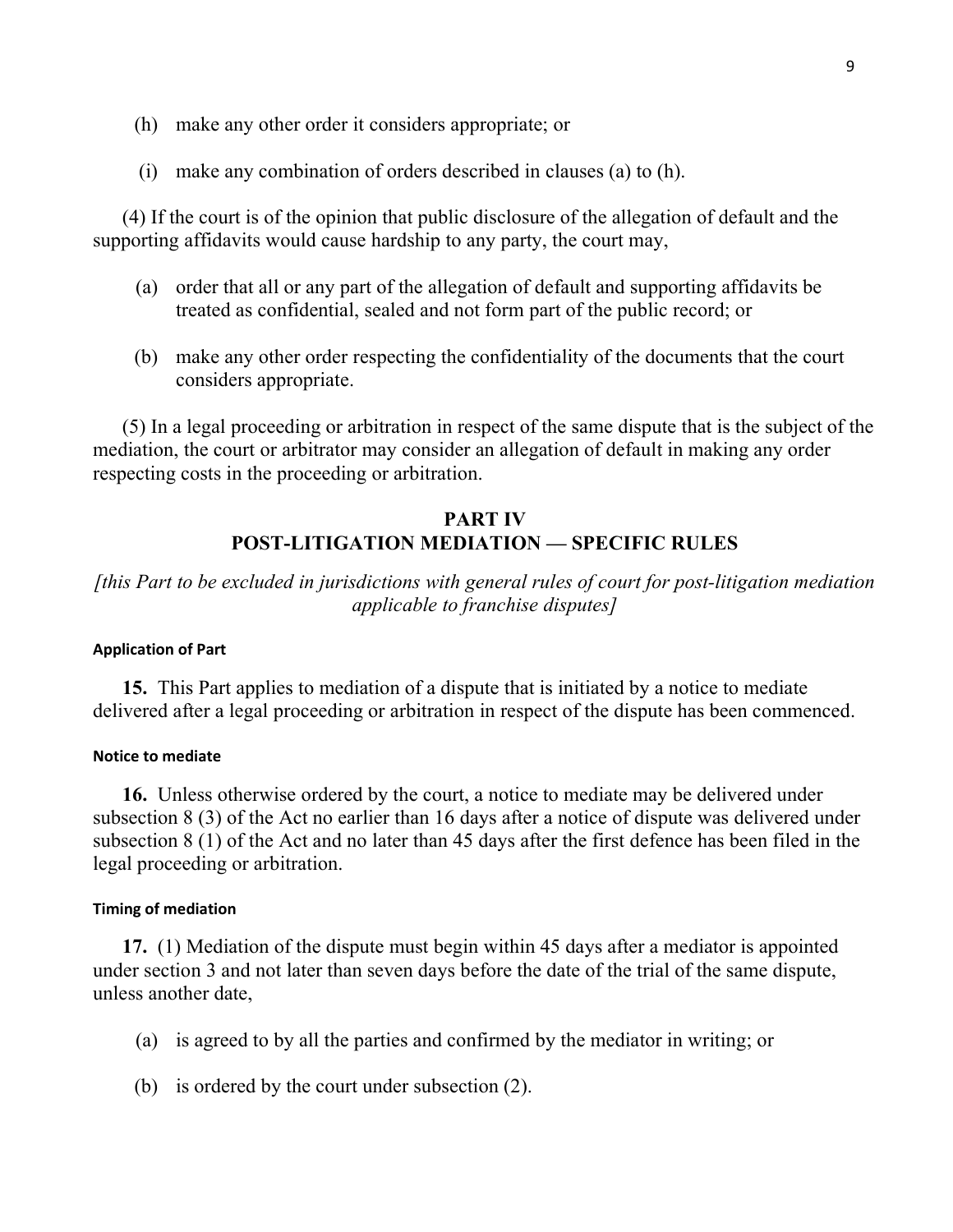(2) Upon an application by any party to court, the court may, on the terms and conditions that the court considers appropriate,

- (a) extend the time in which the mediation must begin;
- (b) whether or not the court extends the time under clause (a), fix a date on which the mediation must begin.

 (3) Upon an application under subsection (2), the court shall take into account all of the circumstances, including,

- (a) whether a party intends to bring a motion for summary judgment, summary trial or for a special case; and
- (b) whether the mediation will be more likely to succeed if it is postponed to allow the parties to acquire more information.

### Limitation on mediation

 18. Unless the court orders otherwise, no more than one mediation under this Part may be initiated in respect of the same dispute.

### **Defaults**

19. (1) Any party who is of the opinion that another party has failed to comply with a provision of this Regulation may apply to the court for an order under subsection (3) by filing with the court,

- (a) an allegation of default; and
- (b) any affidavits in support of the application.

 (2) Before making an application under subsection (1), the party shall deliver to each of the other parties the documents described in that subsection.

(3) Upon an application made under subsection (1), the court may,

- (a) direct, on the terms and conditions that the court considers appropriate, that a premediation conference or mediation session be held;
- (b) direct that the party who is the subject of the allegation of default attend a premediation conference or mediation session;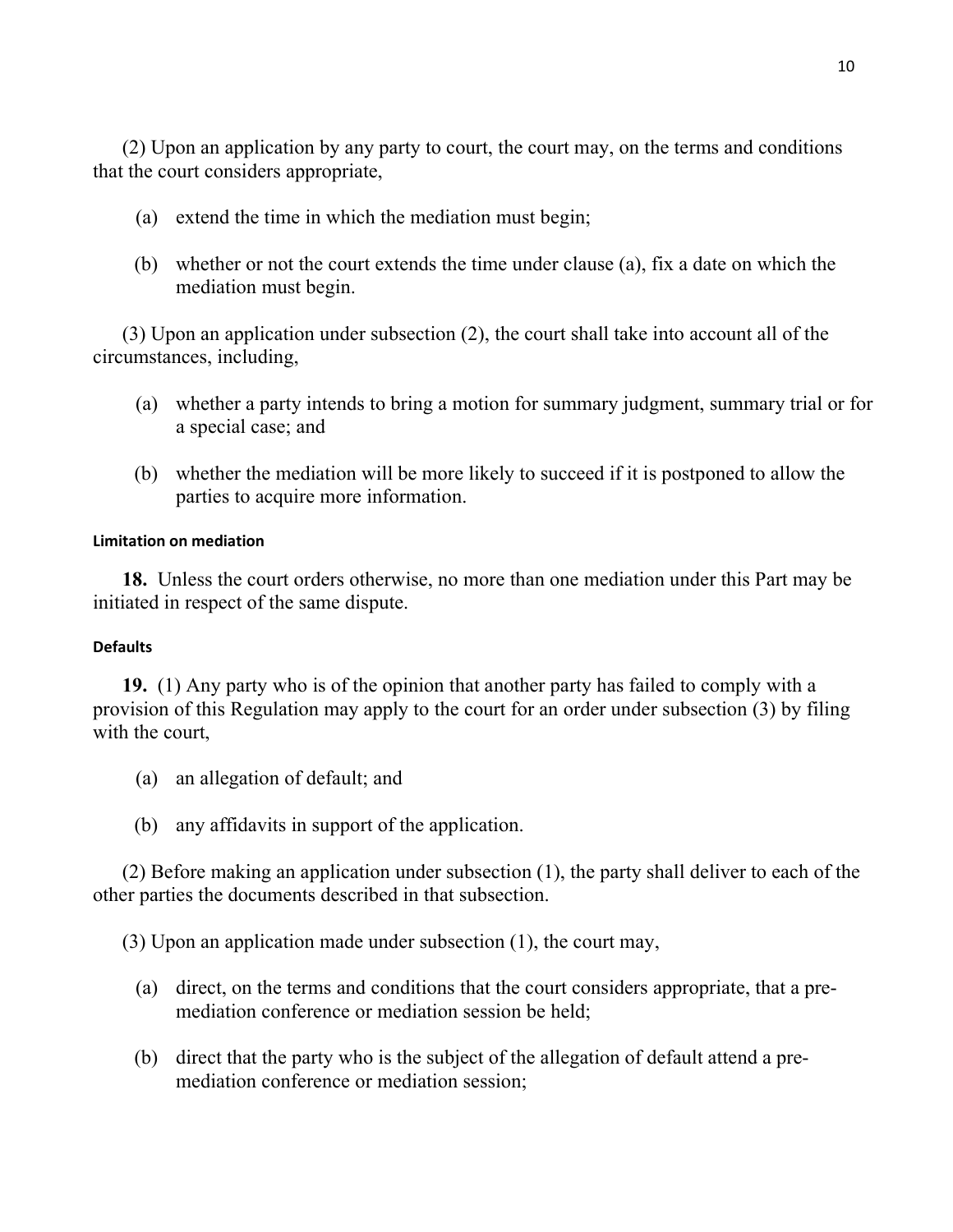- (c) direct that the party who is the subject of the allegation of default deliver a statement of facts and issues to the mediator and the other parties;
- (d) direct the party who is the subject of the allegation of default to comply with any other requirement of this Regulation;
- (e) adjourn the application;
- (f) stay the legal proceeding or arbitration commenced in respect of the same dispute that is the subject of the mediation until the party who is the subject of the allegation of default attends a pre-mediation conference or mediation session;
- (g) dismiss the legal proceeding or arbitration commenced in respect of the same dispute that is the subject of the mediation or strike out the statement of defence in the legal proceeding or arbitration and grant judgment in the legal proceeding or grant an award or make a determination in the arbitration;
- (h) dismiss the application if the court is of the opinion that the party who is the subject of the allegation of default did not commit the alleged default or has a reasonable excuse for the default;
- (i) make any order it considers appropriate with respect to costs of the application;
- (j) make any other order it considers appropriate; or
- (k) make any combination of orders described in clauses (a) to (j).

 (4) If the court is of the opinion that public disclosure of the allegation of default and the supporting affidavits would cause hardship to any party, the court may,

- (a) order that all or any part of the allegation of default and supporting affidavits be treated as confidential, sealed and not form part of the public record; or
- (b) make any other order respecting the confidentiality of the documents that the court considers appropriate.

 (5) In a legal proceeding or arbitration in respect of the same dispute that is the subject of the mediation, the court or arbitrator may consider an allegation of default in making any order respecting costs in the proceeding or arbitration.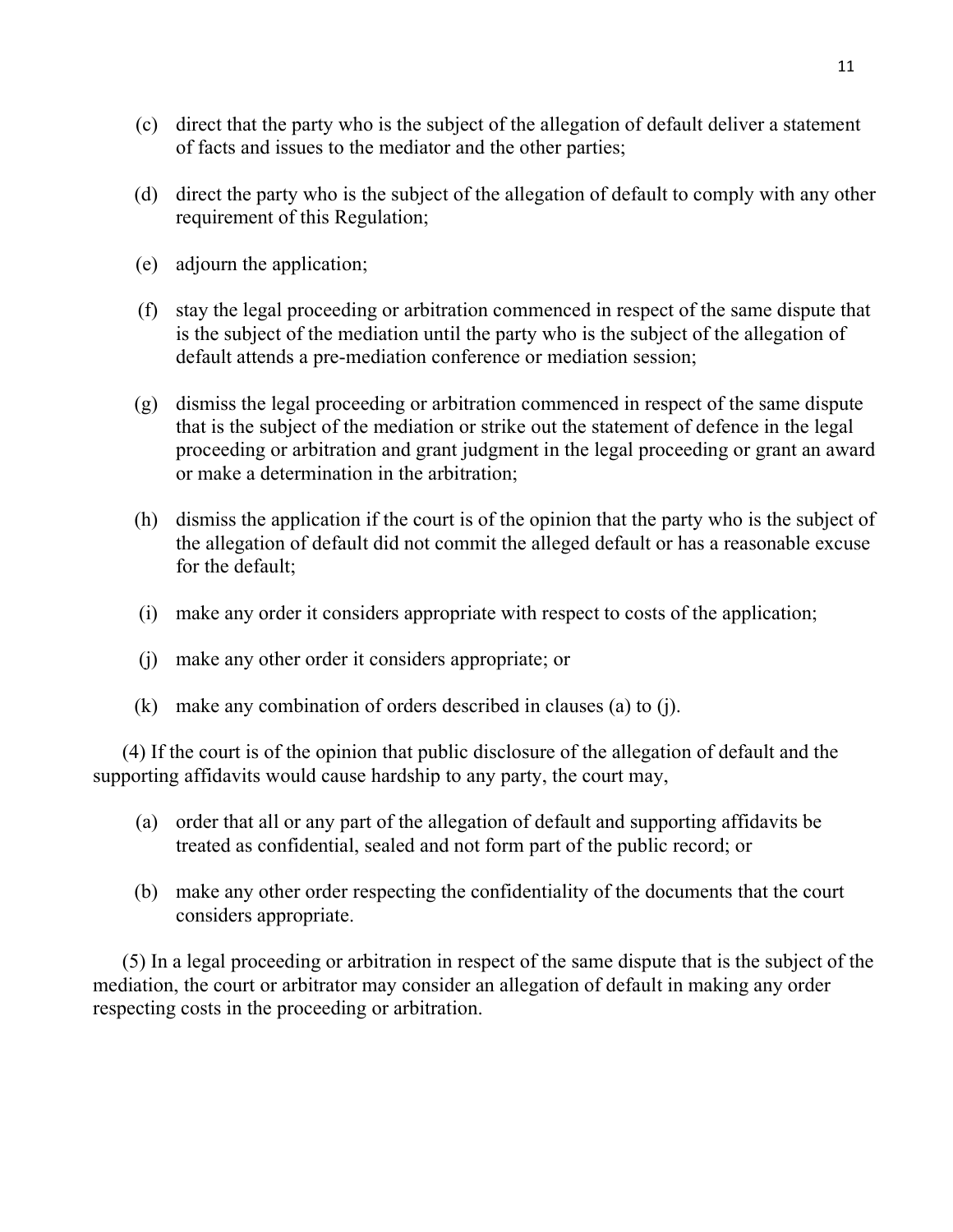# PART V **FORMS**

### Forms

20. (1) The notice of dispute to be delivered under subsection 8 (1) of the Act shall be in Form 1.

 (2) The notice to mediate to be delivered under subsection 8 (3) of the Act shall be in Form 2.

 (3) The statement of facts and issues to be delivered to the mediator and the other parties under section 5 or which may be ordered by a court under section 14 or 19 to be delivered to the mediator and the other parties shall be in Form 3.

(4) The mediation costs declaration to be completed under section 6 shall be in Form 4.

(5) The allegation of default that may be filed under section 14 or 19 shall be in Form 5.

 (6) The certificate of completed mediation to be completed under section 9 shall be in Form 6.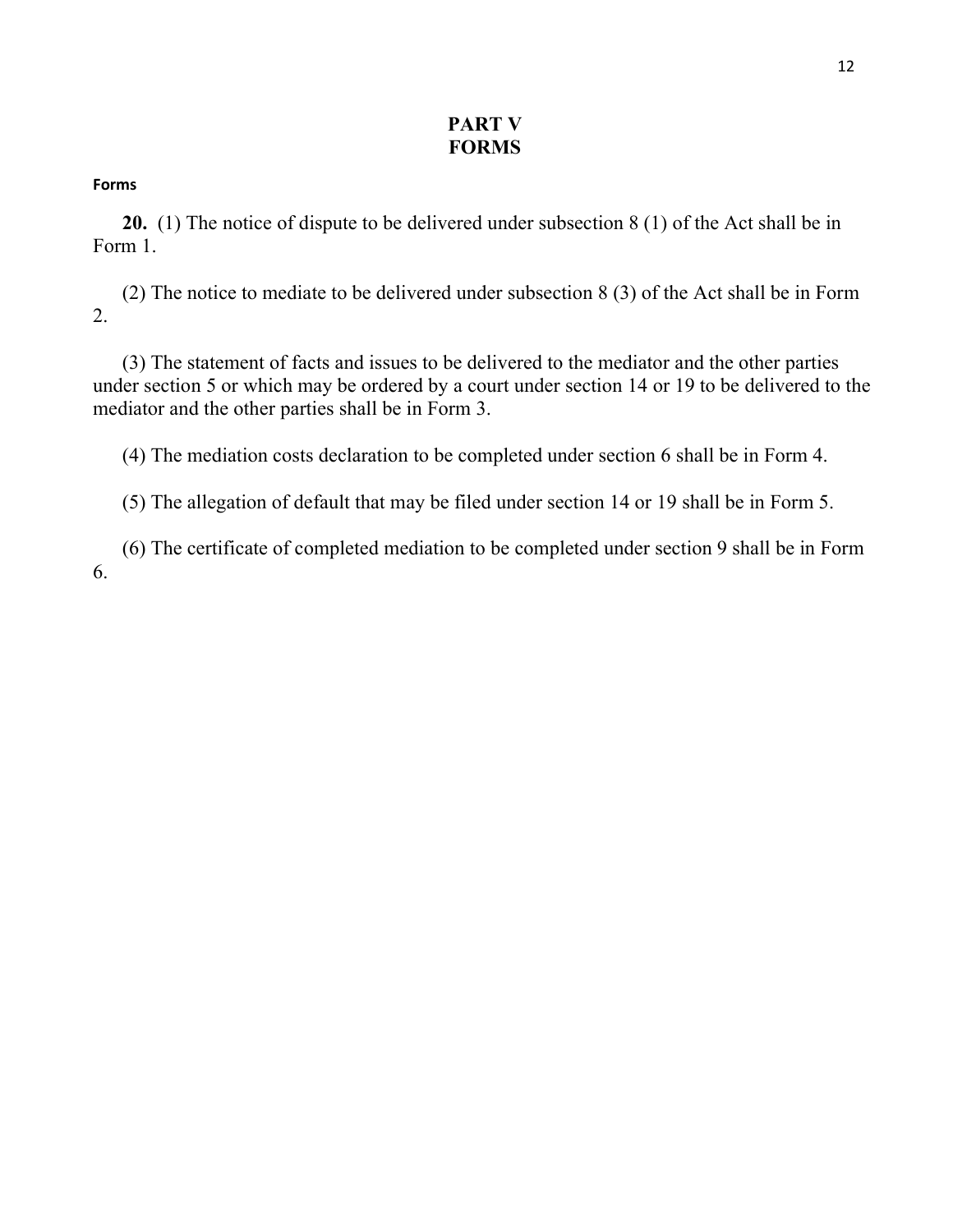### FORM 1 NOTICE OF DISPUTE

Uniform Franchises Act

TO:

AND TO: [insert other party or parties to the dispute]

[insert name of party] asserts that,

1. The following is the nature of the dispute:

2. The following is the desired outcome of the dispute:

Date Signature of party issuing notice of dispute

 Name, address, telephone number and fax number of lawyer of party issuing notice of dispute, or of party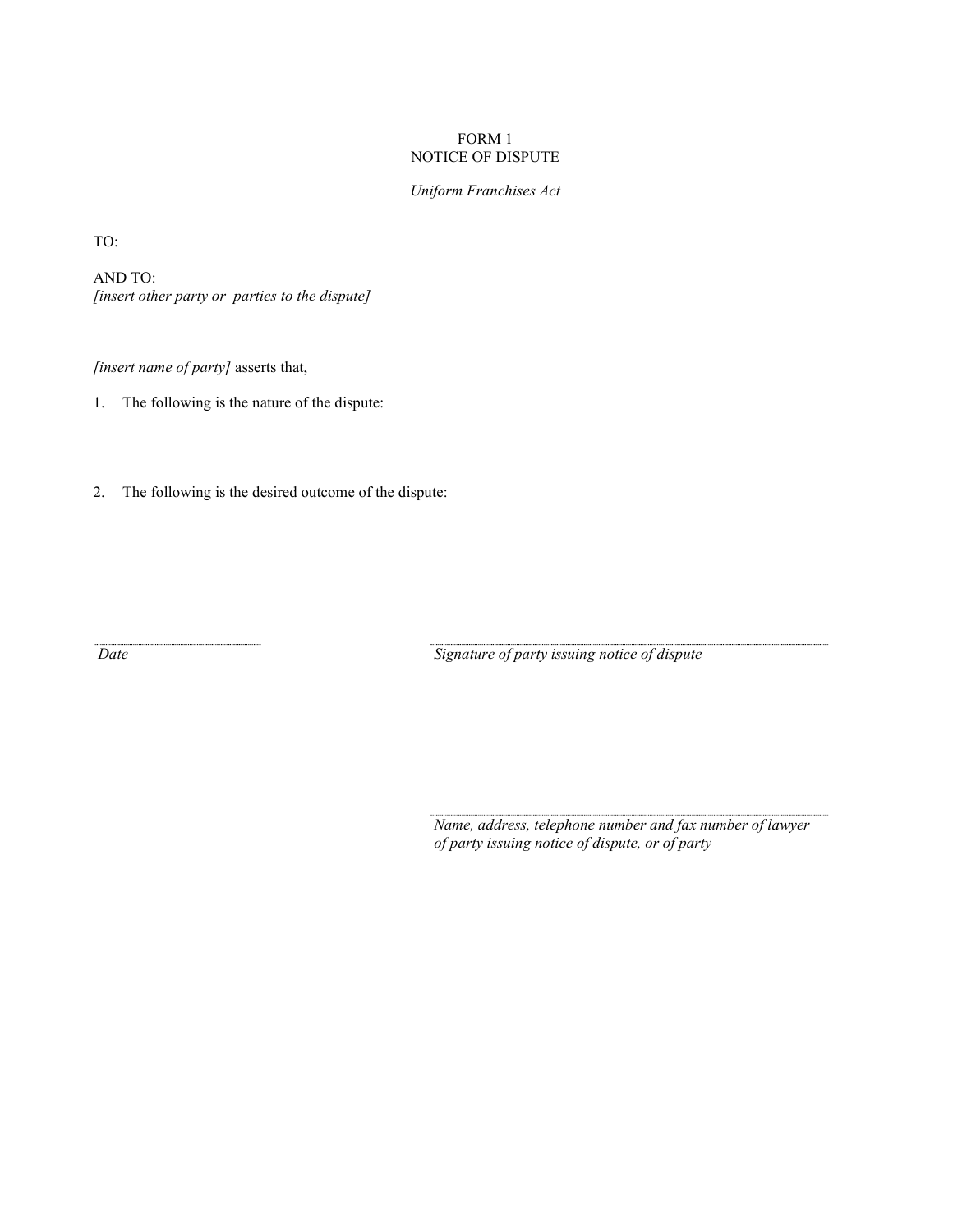#### FORM 2 NOTICE TO MEDIATE

#### Uniform Franchises Act

in the dispute between/among *[insert parties to the dispute]* 

TO:

AND TO: [insert other party or parties to the franchise agreement]

TAKE NOTICE that the dispute between/among will be mediated in accordance with the Mediation regulation under the Uniform Franchises Act.

The parties to the dispute must jointly appoint a mediator,

- (a) if there are four or fewer parties to the dispute, within 14 days after delivery of this notice; or
- (b) if there are five or more parties to the dispute, within 21 days after delivery of this notice.

Otherwise, any of the parties to the dispute may apply to a roster organization, or if there is no roster organization, to the court, for the appointment of a mediator.

Date Signature of party issuing notice to mediate

 Name, address, telephone number and fax number of lawyer of party issuing notice to mediate, or of party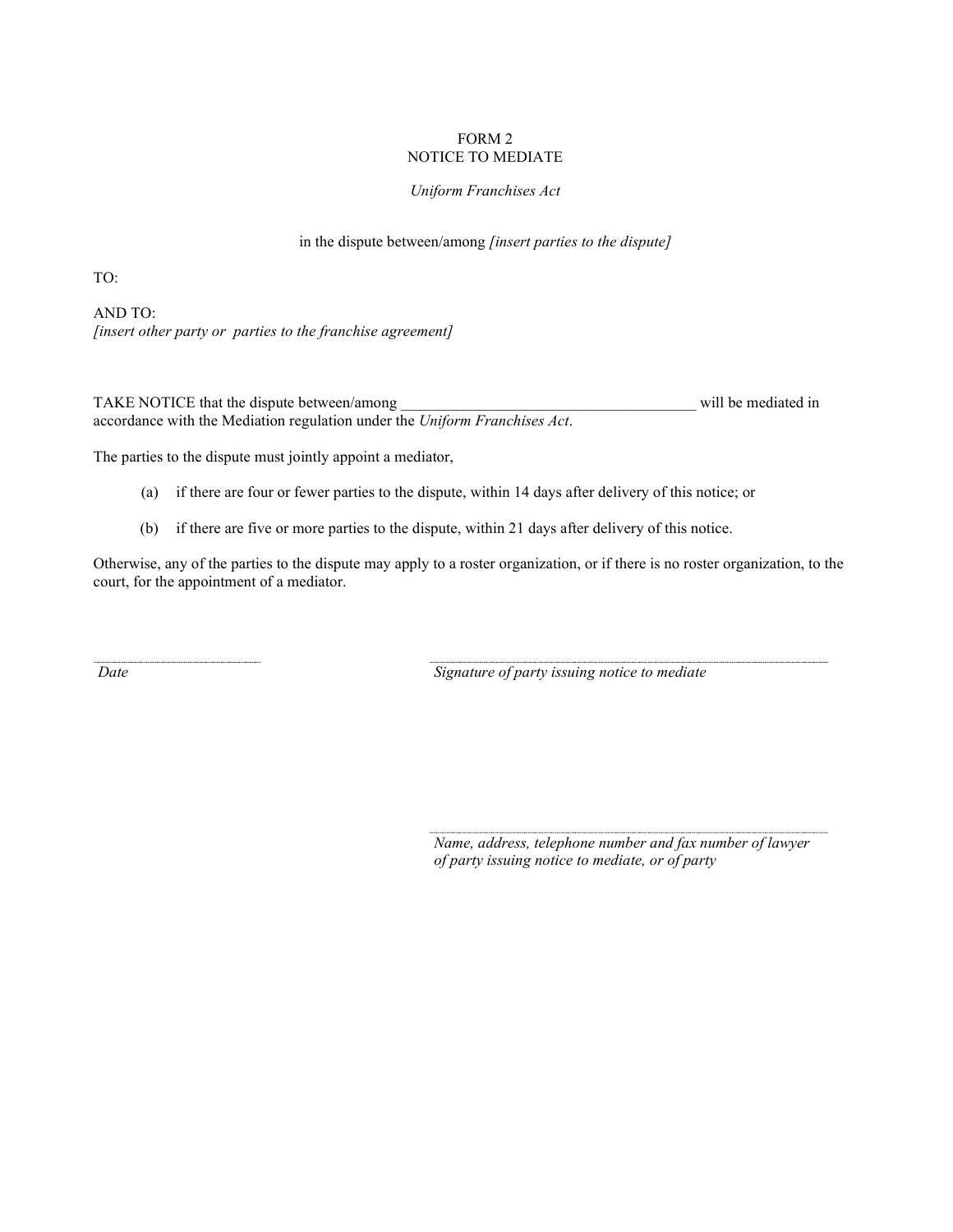#### FORM 3 STATEMENT OF FACTS AND ISSUES

#### Uniform Franchises Act

in the mediation between/among *[insert parties to the dispute]* 

(To be provided to the mediator and parties not less than 14 days before the first mediation session)

1. Factual and legal issues in dispute [Insert name of party] states that the following factual and legal issues are in dispute and remain to be resolved.

(Issues should be stated briefly and numbered consecutively.)

2. Party's position and interests (what the party hopes to achieve)

(Brief summary)

3. Attached documents

Attached to this form are the following documents that the above-named party considers of central importance in the mediation:

(list)

Date Signature of party filing statement of facts and issues

 Name, address, telephone number and fax number of lawyer of party filing statement of facts and issues, or of party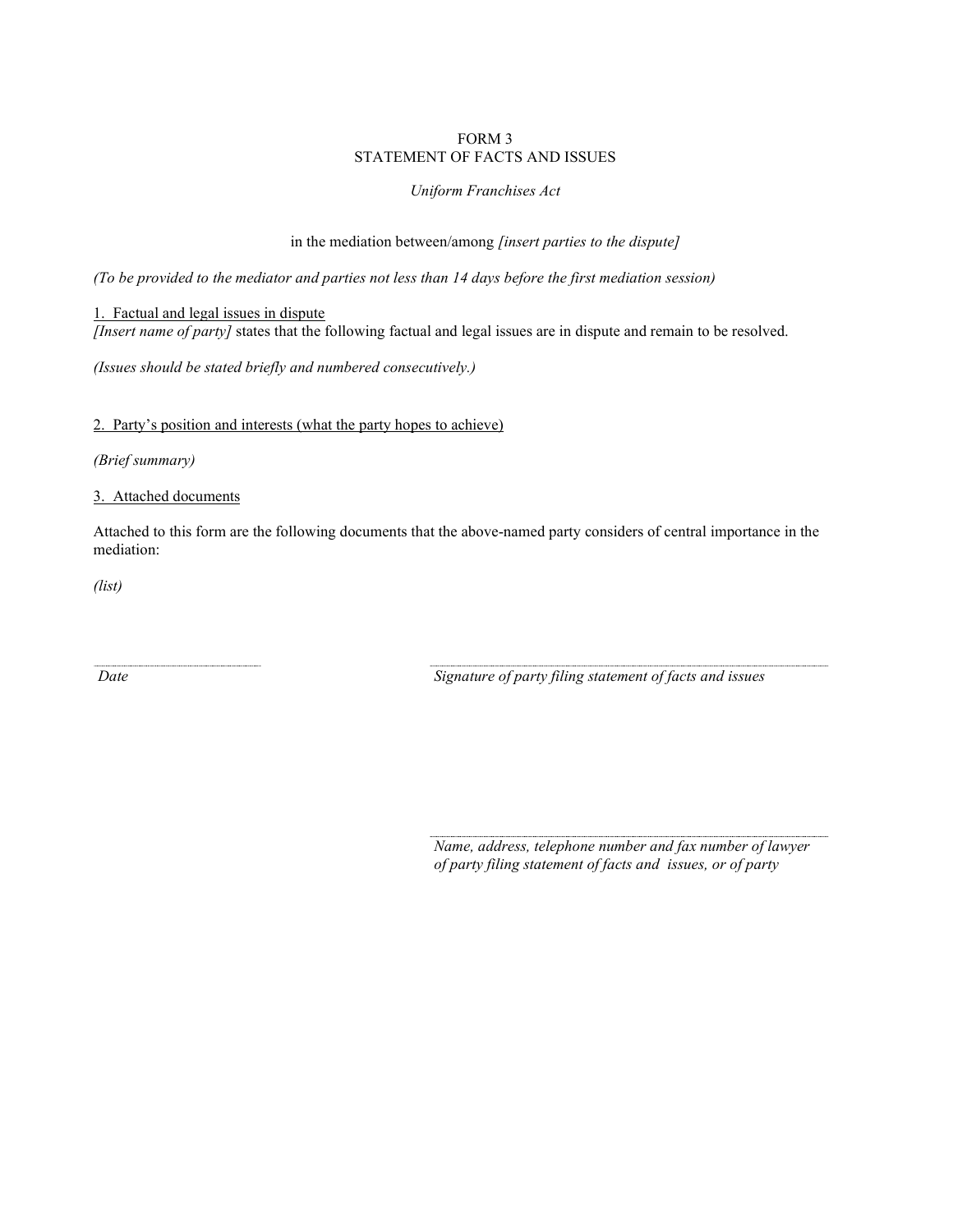#### FORM 4 MEDIATION COSTS DECLARATION

### Uniform Franchises Act

in the mediation between/among [insert parties to the dispute]

We are participating in a mediation under the Mediation regulation under the Uniform Franchises Act.

The costs of the mediation will be \$\_\_\_\_ for a completed mediation or will be calculated at \$\_\_\_\_ per hour, plus necessary disbursements, or will be calculated as follows:

We will pay the cost of the mediation in equal shares or as follows:

We make this declaration under the Mediation regulation under the Uniform Franchises Act.

Date Party's signature

Name of party

Party's signature

Name of party

Party's signature

Name of party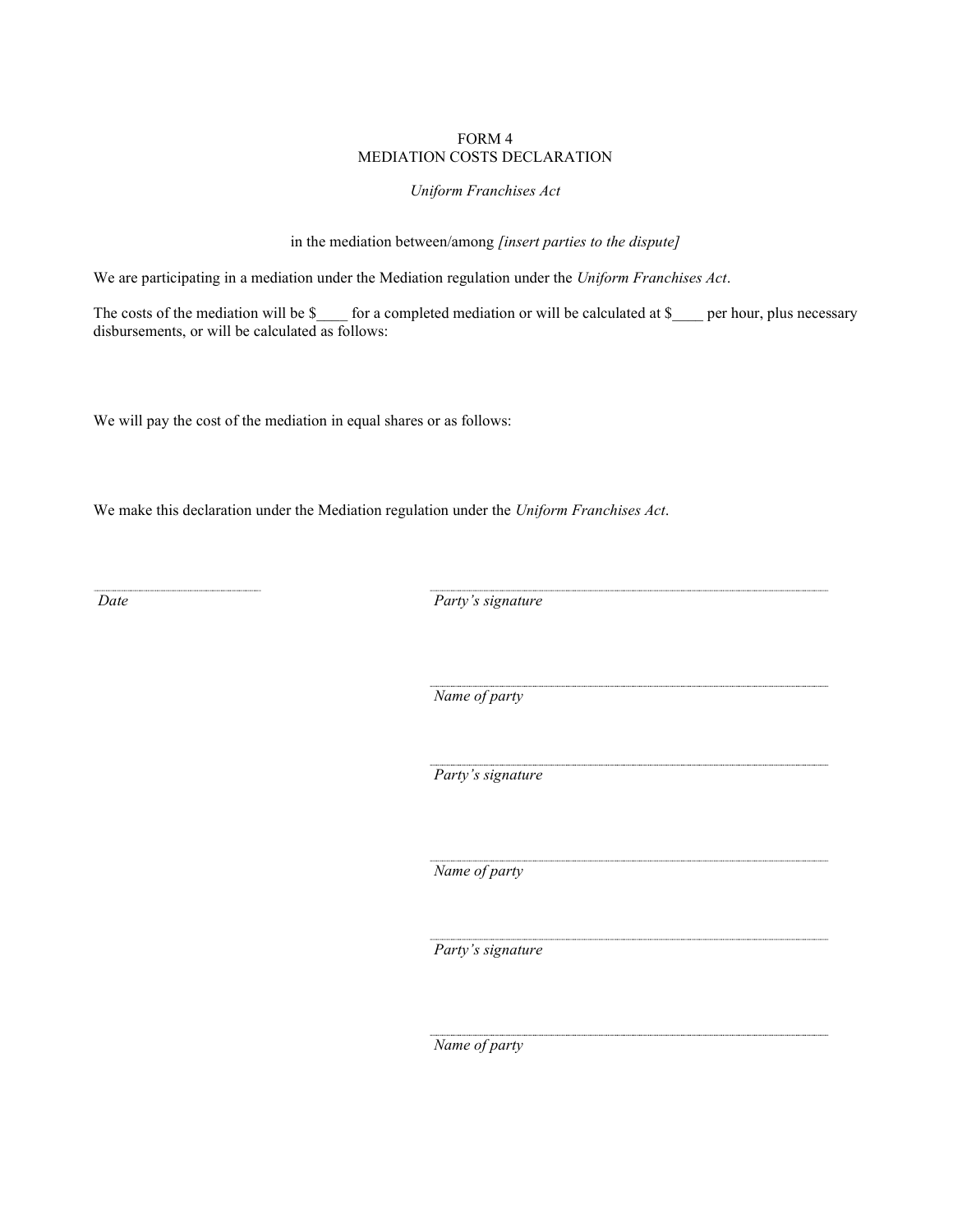#### FORM 5 ALLEGATION OF DEFAULT

Uniform Franchises Act

IN THE [insert superior court of record in the jurisdiction]

[Insert name of party] states that [insert name of party alleged in default] has failed to comply with the following provisions of the Mediation regulation under the Uniform Franchises Act:

(List provisions and briefly describe the nature of the alleged default.)

Attach any affidavits in support.

Date Signature of party filing allegation of default

 Name, address, telephone number and fax number of lawyer of party filing allegation of default, or of party